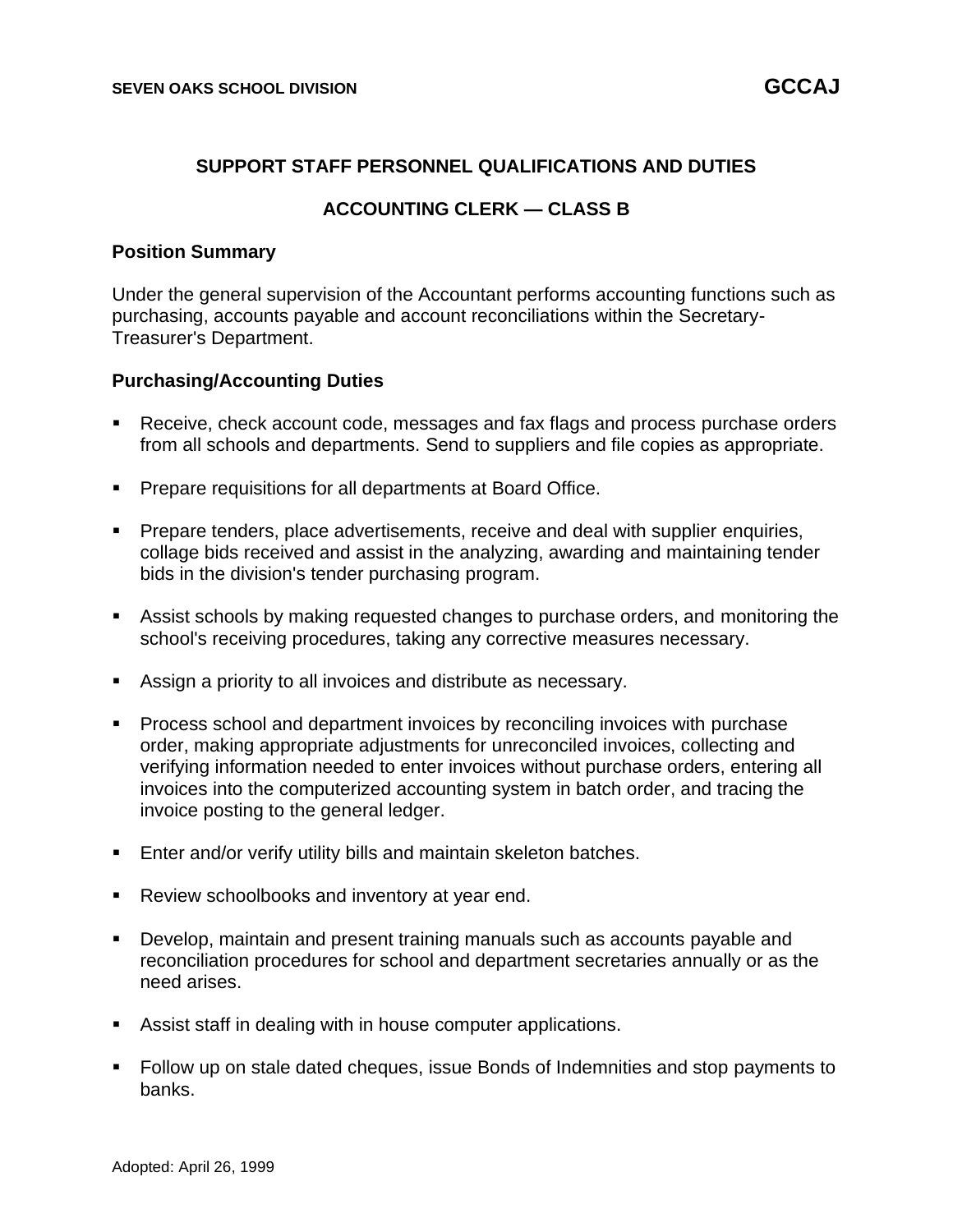#### **SEVEN OAKS SCHOOL DIVISION GCCAJ**

- Prepare monthly bank reconciliation statements by reconciling the bank statement to the general ledger, for Canadian, U.S. and capital accounts.
- Verify batches for posting and post to General Ledger.
- Maintain divisional equipment inventory files.
- Monitor and replenish U.S. Funds when necessary.
- Perform bookkeeper duties for Automated Office Training Program and other special programs such as: purchase orders, Journal Entries and running reports.
- Maintain the vendor list on the in-house Computer system.
- Compose routine correspondence to vendors regarding account payments.
- Maintain School Board Office Inventory for supplies and equipment.
- Prepare monthly GST Rebate Claim and Manitoba Provincial Sales Tax Submission.
- Assist the Purchasing Clerk and Accountant with their regular duties as required.
- Sign all cheques on the cheque signing machine, ensure all forms are accounted for and secure. Maintain logbook.
- Receive requests for stamps, log in book, distribute and post location charge to general ledger.

## **General Duties**

- Assist with the processing of all incoming and outgoing mail.
- Deal with the custom broker for purchases requiring customs clearance.
- Photocopy memos and reports as required.
- Liaise with school personnel, suppliers and the public.
- Provide switchboard relief.
- Assist in the purchase of copiers, fax machines and service agreements for the division.